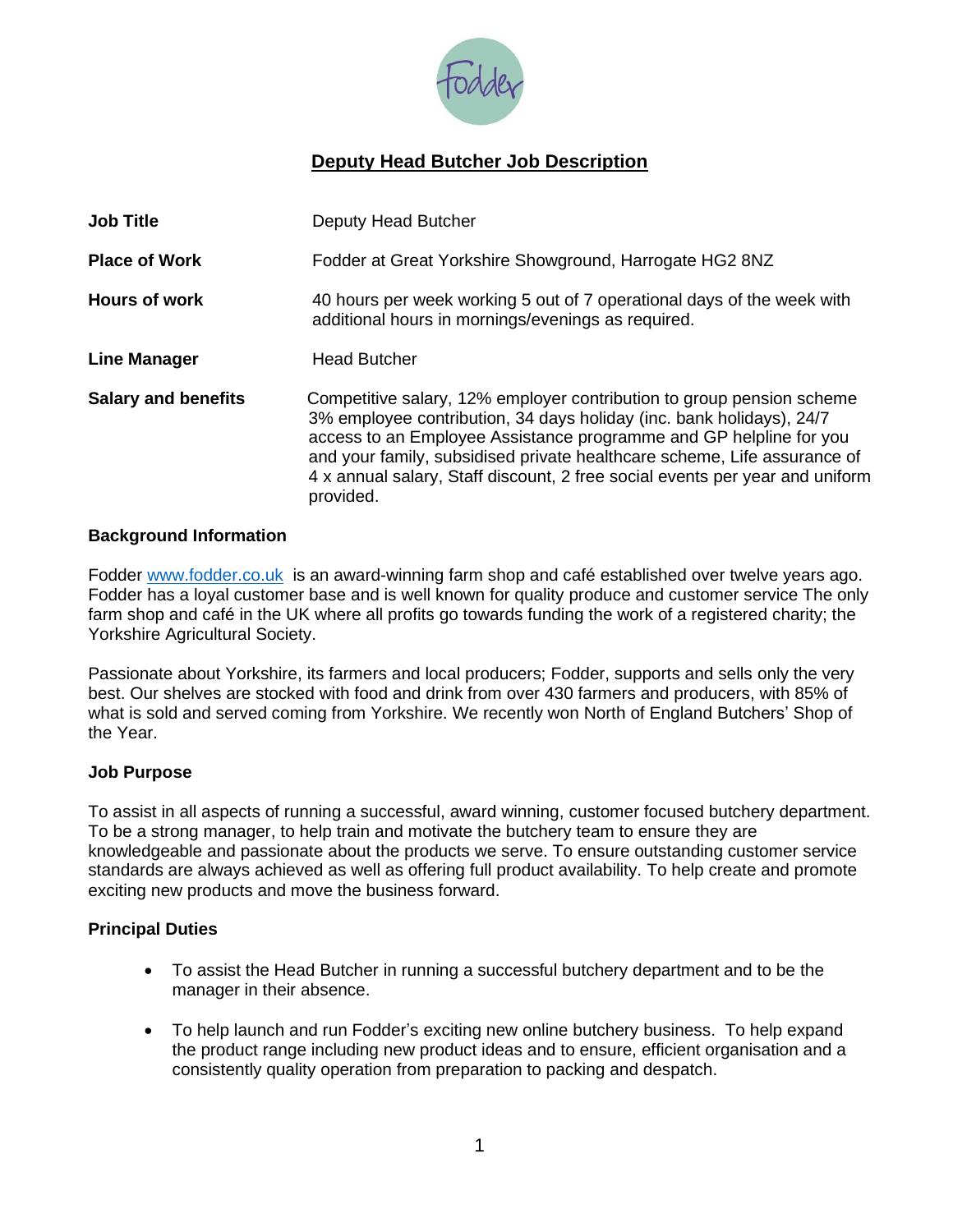- Be focused, energetic and practical ensuring good time management to achieve results and sales.
- Provide excellent, friendly, helpful customer service. Be prepared to go above and beyond to ensure high standards are consistently. Confidently answering enquires about products and offering cooking guidelines.
- Stay current with legal legislation regarding food production including all aspects of food safety and allergen advice and the new 'Natasha's Law' legislation.
- Follow correct methods of preparation and storage to ensure meat is prepared in the appropriate manner and follow recipe specifications.
- Liaise with the Fodder chefs and supply all the meat requirements for our café and takeaway.
- Plan and launch new products and ideas for both the butchery counter and butchery online.
- Liaise with the Head Butcher to ensure ordering is efficient and cost effective including negotiating with suppliers.
- Ensure that all aspects of EHO, health and safety, fire and other legislation is adhered to and to work in a culture where safety and food hygiene is a priority.
- Ensure all relevant paperwork and tasks are completed and are kept up to date.
- This is a physically demanding role, so you must be fit and healthy.
- Be a proactive member of the Fodder management team, enjoy working with colleagues from across the business.
- Become a Fire Warden and First Aider for Fodder
- Any other appropriate duties which may be added from time to time as Fodder continues to grow.

## **Person Specification**

## **Desirable Skills and Aptitude**

- Previous experience as a Butcher is essential for this role.
- Excellent management skills.
- A passion both for good food and for showcasing food from Yorkshire.
- Excellent customer service and sales skills.
- Ability to effectively present meat and respond to questions from customers including advising them on cooking methods, ingredients, and allergen information.
- Good communication skills.
- Computer skills ability to use Word, Excel and EPOS systems (Training will be given)
- Ability to prioritise and manage stressful situations effectively.
- Be positive and have a proactive 'can do' attitude.
- The ability to work safely and efficiently within a busy environment.